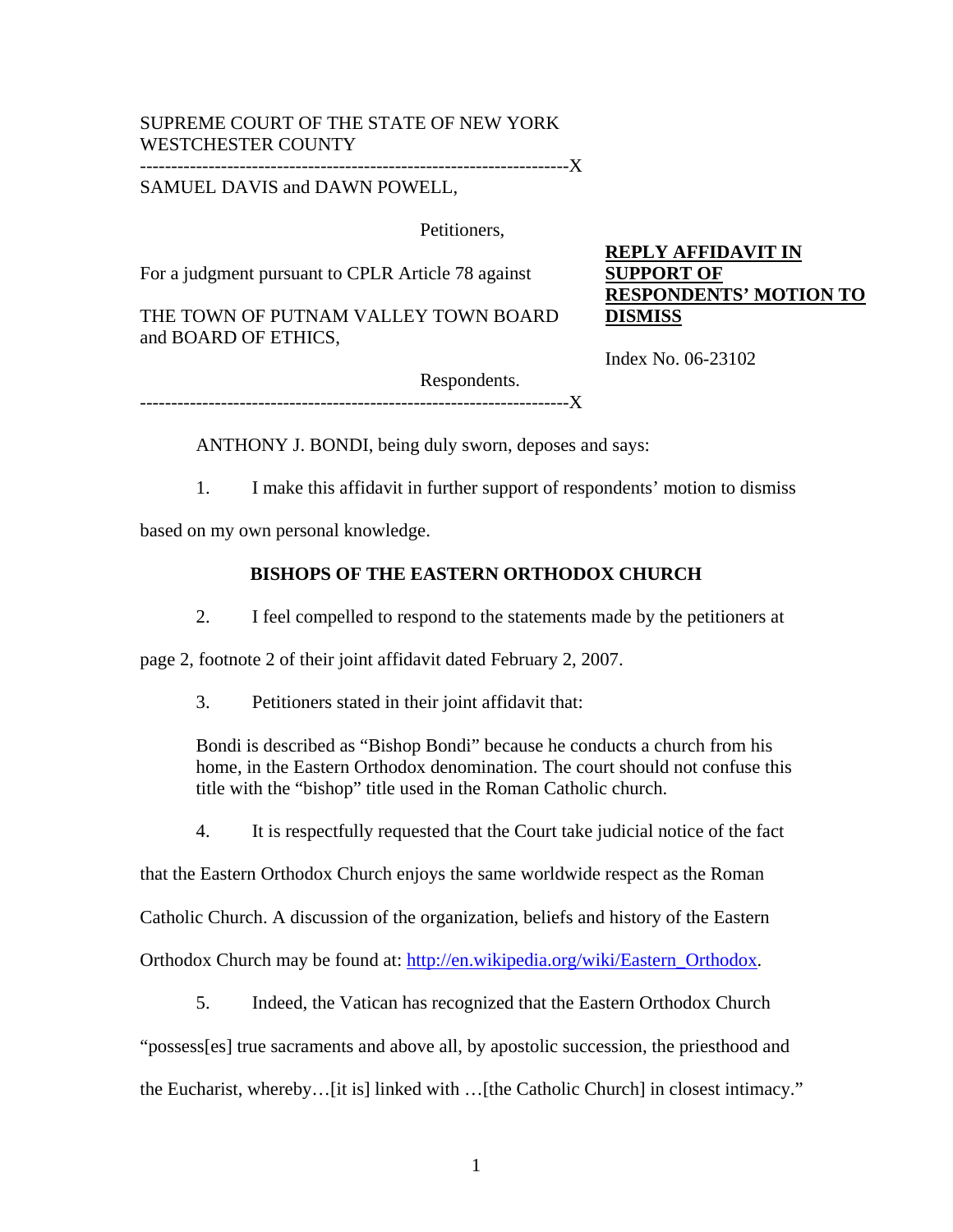*See,* Decree on Ecumenism *Unitatis Redintegratio*, given at St. Peter's, November 21, 1964 (the full text may be found at the official web site of the Vatican: http://www.vatican.va/archive/hist\_councils/ii\_vatican\_council/documents/vatii\_decree\_19641121\_unitatis-redintegratio\_en.html).

 6. I am an Archbishop of the Eastern Orthodox Church. I use the title "Bishop" because calling someone "Archbishop" is too much of a mouthful for most people. A discussion of the role of bishops in the Catholic, Orthodox and Anglican Churches may be found at: http://en.wikipedia.org/wiki/Bishop.

 7. For economic reasons, I maintain my Archdiocesan offices in my home, where I also maintain a private chapel.

## **DRAFTING OF REVISED ETHICS CODE**

 8. Petitioners further stated at page 14, footnote 22, that respondents' counsel, Steven G. Leventhal, Esq., was the draftsman of the Revised Code of Ethics adopted by the Town Board on October 18, 2006.

 9. Mr. Leventhal was not the draftsman of the Revised Ethics Code. The Revised Ethics Code was drafted by the Board of Ethics based largely on the 1993 article of Professor Mark Davies, *Keeping the Faith: A Model Local Ethics Law – Content and Commentary,* published in the Fordham Urban Law Journal, Vol. XXI, No. \_\_, p. 61.

10. At the Board's request, Mr. Leventhal reviewed and commented on an early draft of the Revised Ethics Code.

 11. The Board submitted the proposed Revised Ethics Code to the Town Attorney, who made his own revisions before forwarding it to the Town Board for introduction, debate and adoption.

2